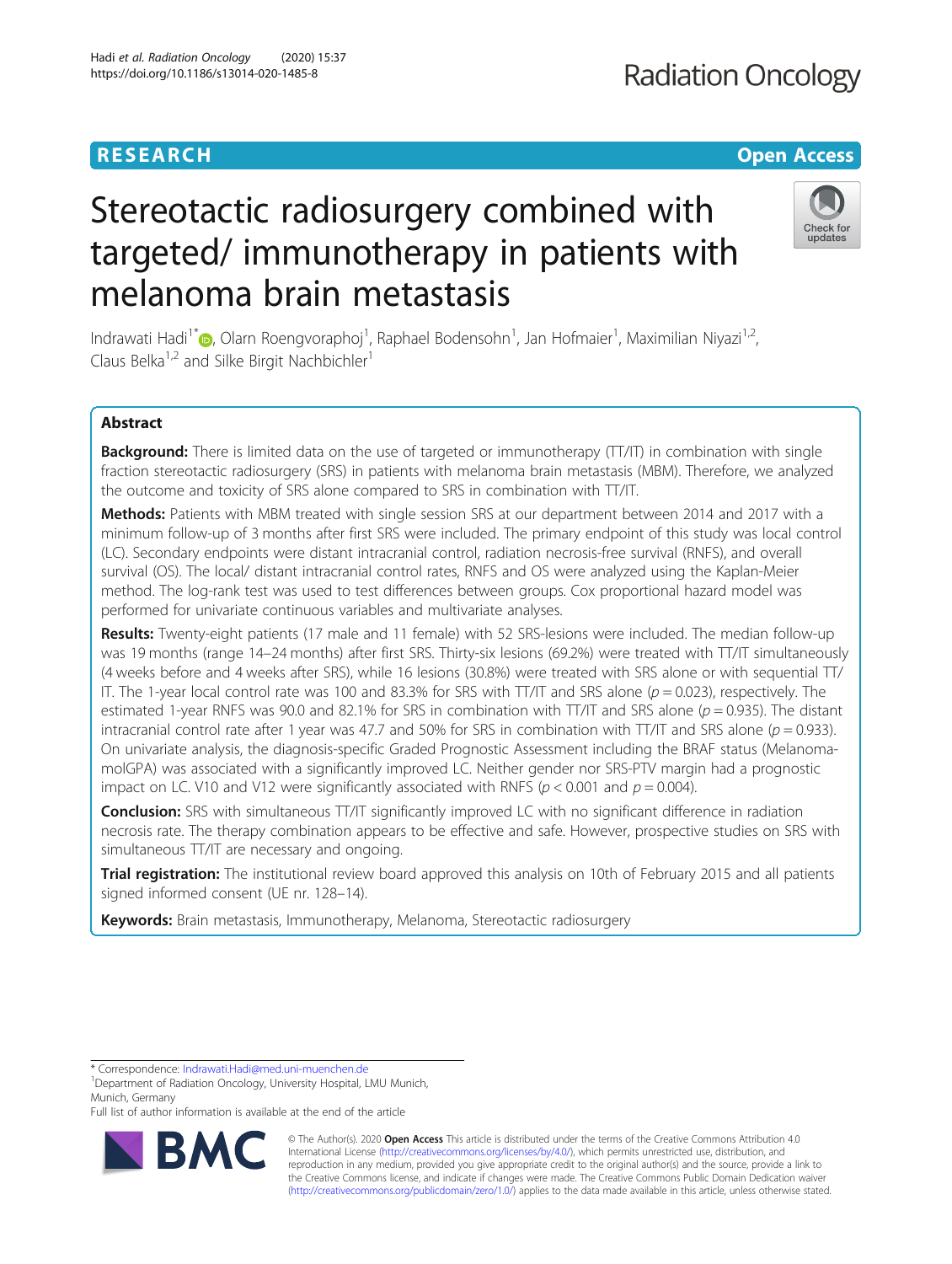#### Background

Among all malignancies, melanoma has the highest risk to spread to the brain besides lung cancer [[1\]](#page-9-0). Thirtyfour percent of patients with melanoma developed brain metastases in clinical studies and 75% of melanoma patients were found to have brain metastases in autopsy studies [\[2](#page-9-0)]. With a median overall survival of 4.6 months brain metastases are the leading cause of death in melanoma patients [[3\]](#page-9-0). Because of its resistance to radioand chemotherapy, the management of melanoma brain metastases remains challenging. Standard local treatment options for MBM are stereotactic radiosurgery (SRS), resection, or whole brain radiotherapy (WBRT). In the past, WBRT has been the standard therapy for multiple brain metastases. Nevertheless, SRS is nowadays preferred over WBRT, especially because of preserving neurocognition and because of its excellent local control rates [\[4](#page-9-0)]. SRS might also have synergistic effects with systemic therapy [[5\]](#page-9-0). There are certain cases, that SRS could not be performed, for example due to numerous (> 10 lesions) and large brain metastases. In this situation, WBRT with hippocampal sparing combined with simultaneous integrated boost of the metastases enables better outcomes with less neurological toxicity [[6,](#page-10-0) [7\]](#page-10-0).

The use of targeted therapies and immune check point inhibitors, such as BRAF inhibitors, MEK inhibitors, CTLA-4 antibodies and PD-1 antibodies has changed the paradigm in metastatic melanoma patients in recent years. These systemic therapies showed to improve overall survival of patients with metastatic melanoma significantly [\[8](#page-10-0)].

SRS combined with immuno- or targeted therapy might be more effective than SRS alone [[9\]](#page-10-0). Still, there is limited data on the effects of targeted/ immunotherapy (TT/IT) in combination with SRS as only few studies evaluated TT/IT in MBM and several studies for TT/IT excluded patients with MBM  $[10, 11]$  $[10, 11]$  $[10, 11]$  $[10, 11]$ . This study aims to analyze the outcome and toxicity of SRS alone compared with SRS and concurrent TT/IT.

#### Patients and methods

#### **Patients**

Patients with MBM who had been treated with single session SRS at our department between 2014 and 2017 were retrospectively identified from the institutional database. Only patients with a minimum follow-up of 3 months were included in the analysis. Patient, tumor, and treatment information were extracted from the charts. Treatment groups were categorized as SRS alone, and SRS plus concurrent TT/IT. Furthermore, the patients were assessed using the diagnosis-specific prognostic index for patients with MBM. The previous Melanoma-Graded Prognostic Assessment (Melanoma-GPA) included age, Karnofsky Performance Score (KPS),

the absence or presence of extracranial metastases and the number of brain metastases. BRAF status had been found to be of prognostic significance in the latest update and therefore had been incorporated as an additional factor into the new Melanoma-molGPA [\[12](#page-10-0)].

The institutional review board approved this analysis and all patients signed informed consent prior to the start of therapy (UE nr. 128–14).

#### Targeted/ immunotherapy (TT/IT)

TT/IT was considered as concurrent if it was applied within 4 weeks before or after SRS. BRAF inhibitors (dabrafenib, vemurafenib, encorafenib), MEK inhibitors (trametinib, binimetinib), CTLA-4 antibody ipilimumab, IgG4 anti-PD-1 antibody nivolumab and PD-1 antibody pembrolizumab were registered as TT/IT.

#### SRS technique

Single session SRS treatment planning included fusion of T1-weighted gadolinium enhanced magnetic resonance imaging (MRI) of the brain with 1 mm slice thickness with computed tomography (CT) simulation imaging. Patients have been immobilized in an invasive stereotactic head frame until 2014, afterwards a noninvasive thermoplastic mask system (double or Brainlab) has been used. From 2014 until 2015, a uniform 3 mm expansion of the GTV was used to create the PTV. This margin expansion was initially defined as our institutional standard taking into consideration positional deviation due to setup, mechanical and imaging errors during the irradiation period, and the assumed micro-scopic extension of the tumor around the GTV [\[13](#page-10-0)]. With the improvement of IGRT, GTV was expanded by 2 mm uniformly to create the PTV after 2015. Another margin reduction to 1 mm from GTV to PTV was implemented at our institution after 2017, which was not included in this analysis.

Prescription doses were determined by the treating physician based on the diameter of the metastases and the location of the lesion: metastases with a diameter of at least 4 mm and not exceeding 25 mm were treated with 18–20 Gy prescribed to the 80% isodose. Dose might be reduced because of previous irradiation, critical tumor location or irregular shape. Dose escalation to 24 Gy was allowed in uncritical small lesions. Hypofractionated stereotactic radiotherapy (SRT) was performed for metastases with diameter greater than 30 mm, which was not included in this analysis. Radiation therapy was delivered using a linear accelerator (LINAC) with a maximum energy of 6 MV. After 2016, plans were delivered in flattening-filter-free (FFF) mode and with a maximum energy of 10 MV. Image guidance has been provided with cone beam CT and additionally with the Brainlab ExacTrac positioning system since November 2014.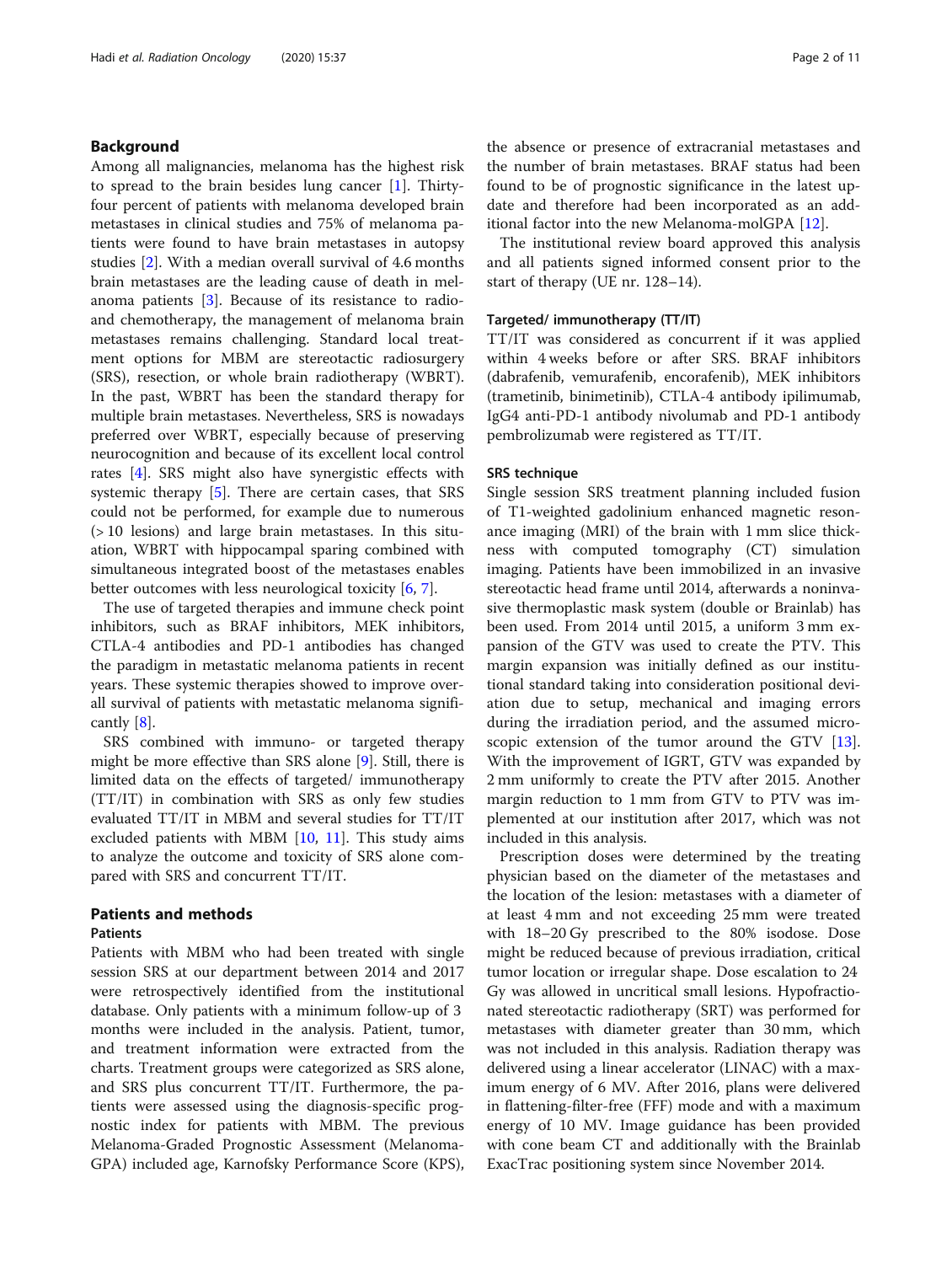#### Follow-up

MRI at 2–3 months intervals as well as neurological status assessment were done to follow-up the patients after treatment. According to RECIST criteria, local failure was defined as  $a \ge 20\%$  radiographic increase in the size of the previously irradiated area, which remained consistent or continued to increase on subsequent imaging [[14\]](#page-10-0). Radiation necrosis was defined as a lesion with certain radiographic changes in MRI. These changes might be obvious at least 3 month post-SRS and were described as a peripheral enhancing and central necrotic lesion on T1-weighted post-gadolinium MRI sequences, as well as an increase in volume of the lesion within the high dose SRS area [\[15](#page-10-0)]. Subsequent metabolic imaging with 18F-Fluoro-Ethyl-Tyrosine positron-emission tomography (FET-PET) and stereotactic biopsy were performed to confirm the diagnosis of brain necrosis. The case of a patient with suspected RN after SRS has been discussed in the multidisciplinary tumor board with a neuroradiologist, a radiation oncologist, and a neurosurgeon to meet a consensus regarding diagnosis and treatment. RN was considered symptomatic if patients presented with neurologic symptoms, such as headache, nausea, vertigo, or other neurological deficits. Steroids or bevacizumab in case of steroid-refractory RN were used to treat symptomatic RN [\[16](#page-10-0)].

#### Statistical analysis

For patients with SRS for multiple lesions each lesion was analyzed independently.

The primary endpoint of this study was local BM control, which included all treated lesions not meeting the definition of local failure.

Secondary endpoints were distant intracranial control (DIC), radiation necrosis-free survival (RNFS), and overall survival (OS). DIC was defined as freedom from development of new BM or leptomeningeal disease outside of the irradiated volume. The local control rates were considered as the interval between the date of SRS and the date of local failure, or date of last follow up. The distant intracranial control rates were defined as the interval between the date of the first SRS and the date of brain MRI with development of new brain metastasis, or date of last follow-up. RNFS was defined as the interval between the date of SRS and the date of diagnosis of radiation necrosis, or date of last follow-up. OS was considered as the interval between the date of MRI with first diagnosis of brain metastasis and the date of death of any cause, or date of last follow-up. These endpoints were analyzed using the Kaplan-Meier method. The logrank test was used to test differences between groups. Patient demographics were calculated using descriptive statistics as absolute and relative frequencies. Cox proportional hazard model was performed for univariate continuous variables. A two tailed  $p$ -value of < 0.05 was considered significant. Statistical analyses were done with IBM SPSS Statistics, Version 25 (IBM, Armonk, New York, USA).

#### Results

#### Patient characteristics

Thirty patients with 55 melanoma brain metastases were treated with SRS at our institution between 2014 and 2017. Patients with a follow-up shorter than 3 months were excluded, resulting in 28 patients and 52 lesions for analyses. Patients had a median age of 61 years (range 19–86 years) and developed brain metastasis with a median of 25.5 months after first diagnosis of melanoma (range 0–137 months).

Twenty-two patients (78.6%) had a KPS of 90–100%, 5 patients (17.9%) of 80%, and one patient (3.6%) of 70%. Extracranial systemic disease was controlled in 10 patients (35.7%). BRAF-mutation (mostly V600E) was found in 14 patients (50.0%).

Regarding TT/IT, two patients (7.1%) were treated with BRAF inhibitors (dabrafenib or vemurafenib), one patient was treated with trametinib (3.6%), 2 patients received ipilimumab (7.1%), nivolumab or pembrolizumab was given in 6 patients (21.4%). The combination of BRAFi and MEKi (dabrafenib-trametinib or encorafenibbinimetinib) was given in 3 patients (10.7%). Nivolumabipilimumab was given in 7 patients (25.0%). One patient (3.6%) received a BRAFi and MEKi combination at the beginning, the therapy regimen was then changed to anti-PD-1 due to progressive disease. Another patient (3.6%) received also a BRAFi and MEKi combination at the beginning, which was then changed to a triple combination (pembrolizumab, dabrafenib, and trametinib) due to progression. Thus, 20 patients (71.4%) were treated with SRS and concurrent TT/IT.

Five patients (17.9%) had no TT/IT at all, because brain metastases were diagnosed in recurrence-free and treatment-free interval. TT/IT was not applied concurrently in 3 patients.

Patients' characteristics are summarized in Table [1](#page-3-0).

#### Lesion characteristics and treatment parameters

Fifty-two lesions with a median follow-up of 19 months (range 14–24 months) after SRS were analyzed. Median lesion diameter was 8 mm (range 4–23 mm), median GTV volume 0.4 ccm (range 0.08–6.54 ccm), and median PTV volume 1.6 ccm (range 0.30–13.46 ccm). The most common SRS doses were 20 Gy ( $n = 30$ ; 57.7%) and 18 Gy ( $n = 17$ ; 32.7%) prescribed at the 80% isodose line  $(n = 51, 98.1\%)$ . One lesion was treated with SRS dose reduction to 15Gy because of previous WBRT with boost adjacent to the current lesion.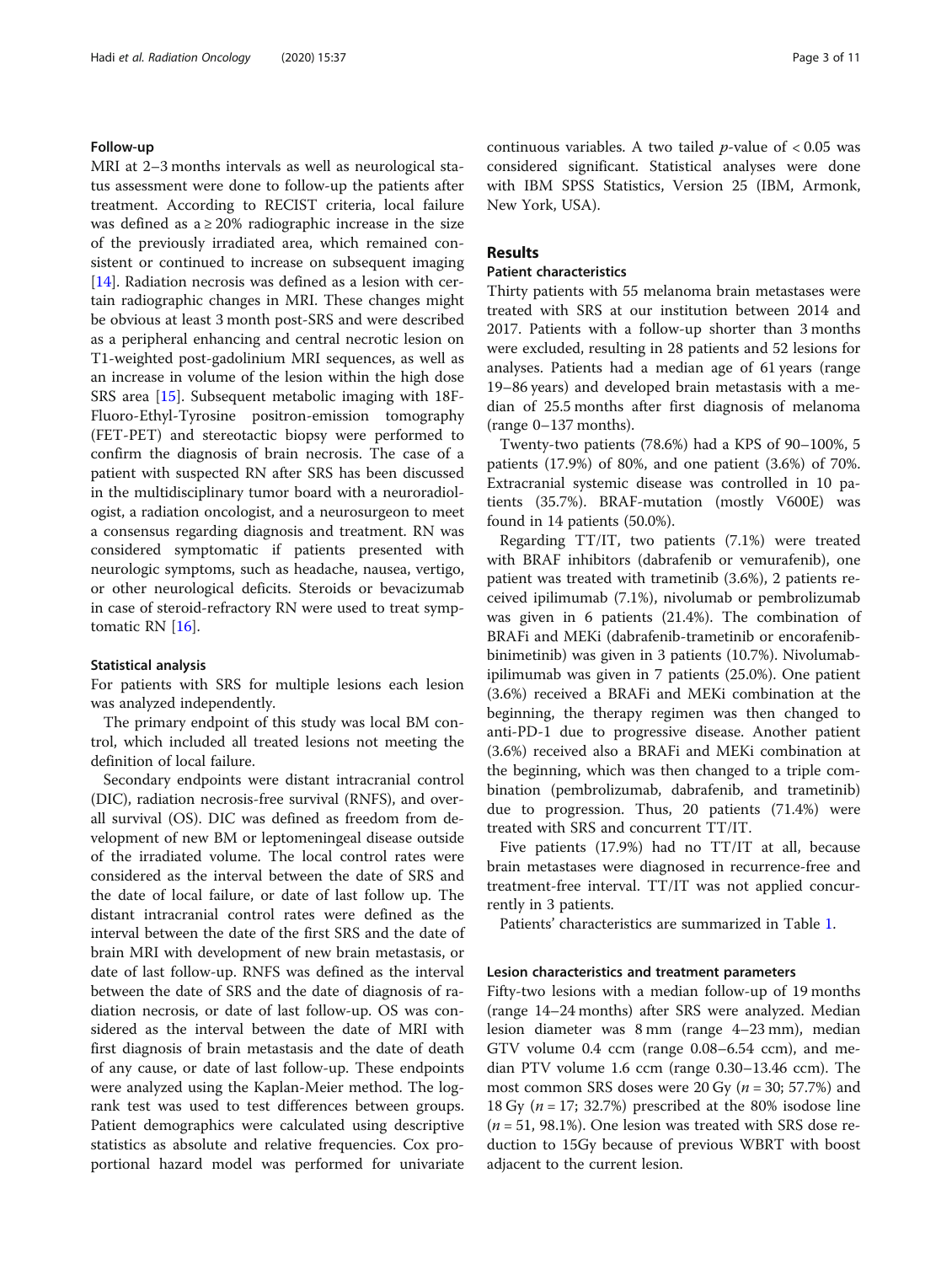<span id="page-3-0"></span>Table 1 Patients' characteristics

| Characteristic                                                       | Number of patients absolute relative |              |
|----------------------------------------------------------------------|--------------------------------------|--------------|
| Sex                                                                  |                                      |              |
| Female                                                               | 11                                   | 39.3%        |
| Male                                                                 | 17                                   | 60.7%        |
| Karnofsky performance status (KPS)                                   |                                      |              |
| 90-100%                                                              | 22                                   | 78.6%        |
| 80%                                                                  | 5                                    | 17.9%        |
| 70%                                                                  | 1                                    | 3.6%         |
| <b>BRAF Status</b>                                                   |                                      |              |
| BRAF V600-E-Mutation                                                 | 14                                   | 50.0%        |
| No BRAF V600-E-Mutation                                              | 14                                   | 50.0%        |
| Controlled extracranial disease                                      |                                      |              |
| Yes                                                                  | 10                                   | 35.7%        |
| $\rm No$                                                             | 18                                   | 64.3%        |
| RPA class                                                            |                                      |              |
| $\mathbf{1}$                                                         | 6                                    | 21.4%        |
| $\overline{2}$                                                       | 22                                   | 78.6%        |
| 3                                                                    | $\mathsf{O}\xspace$                  | $0\%$        |
| Melanoma-molGPA                                                      |                                      |              |
| $0.5 - 1.0$                                                          | $\overline{2}$                       | 7.1%         |
| $1.5 - 2.0$                                                          | 11                                   | 39.3%        |
| $2.5 - 3.0$                                                          | 11                                   | 39.3%        |
| $3.5 - 4.0$                                                          | 4                                    | 14.3%        |
| Number of SRS lesions per patient                                    |                                      |              |
| $\mathbf{1}$                                                         | 13                                   | 46.4%        |
| $\overline{2}$                                                       | 7                                    | 25.0%        |
| 3                                                                    | $\overline{7}$                       | 25.0%        |
| $\overline{4}$                                                       | 1                                    | 3.6%         |
| Whole brain radiotherapy                                             |                                      |              |
| Yes                                                                  | $\overline{4}$                       | 14.3%        |
| Before first SRS                                                     | $\mathcal{I}$                        | 3.6%         |
| After first SRS                                                      | 3                                    | 10.7%        |
| No                                                                   | 24                                   | 85.7%        |
| Targeted/immunotherapy (TT/IT)                                       |                                      |              |
| BRAFi (Dabrafenib/ Vemurafenib)<br>MEKi (Trametinib)                 | $\overline{2}$<br>1                  | 7.1%<br>3.6% |
| Anti-CTLA-4 (Ipilimumab)                                             | $\overline{2}$                       | 7.1%         |
| Anti-PD1 (Nivolumab/Pembrolizumab)                                   | 6                                    | 21.4%        |
| BRAFi+MEKi (Dabrafenib-Trametinib/ Encorafenib-Binimetinib)          | 3                                    | 10.7%        |
| BRAFi+MEKi → Anti-PD1                                                | $\mathbf{1}$                         | 3.6%         |
| Anti-PD1 + Anti-CTLA-4 (Nivolumab-Ipilimumab)                        | $\overline{7}$                       | 25.0%        |
| BRAFi+MEKi →Triple combination (Pembrolizumab-Dabrafenib-Trametinib) | $\mathbf{1}$                         | 3.6%         |
| none                                                                 | 5                                    | 17.9%        |
| Concurrent TT/IT                                                     |                                      |              |
| Yes                                                                  | 20                                   | 71.4%        |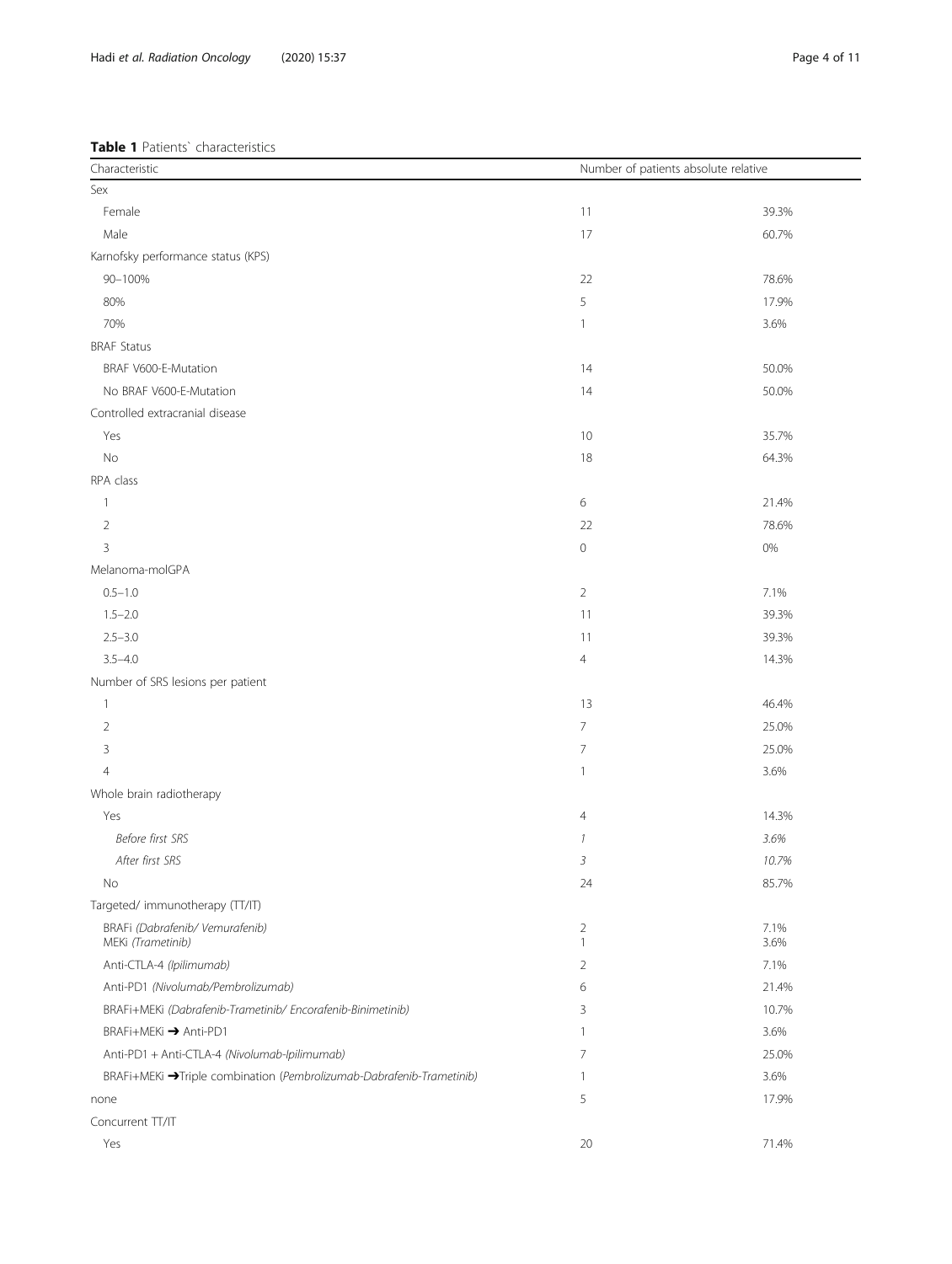Table 1 Patients' characteristics (Continued)

| $\sim$      | t patients absolute relative |       |
|-------------|------------------------------|-------|
| -haracteris | Number                       |       |
| .           | ot :                         |       |
| No          |                              | 28.6% |

Regarding the fixation technique, an invasive stereotactic head frame was used in 5 lesions (9.6%), a frameless Brainlab mask in 9 (17.3%), and a frameless double thermoplastic mask in 38 (73.1%). Treatment planning was done with Oncentra MasterPlan® in 30 lesions (57.7%), Monaco® in 17 (32.7%), and Radionics Xplan in 5 (9.6%).

Five lesions in 2 patients were treated with WBRT before SRS and 3 lesions in 3 patients received WBRT afterwards.

SRS only was performed in 10 lesions (19.2%). TT/IT was applied before SRS in 24 lesions (46.2%), the median duration from application of TT/IT to SRS was 9.5 days (range 3–43 days). TT/IT was given after SRS in 39 lesions (75.0%) with a median duration of 9 days from SRS to application of TT/IT (2–97 days).

We defined concurrent TT/IT as a TT/IT, which was given within 4 weeks before and/or after SRS. According to this definition, TT/IT was given concurrently before SRS in 21 lesions (40.4%, median: 8 days, range 3–21 days). Additionally, further 15 lesions received TT/IT after SRS, resulting in 36 lesions (69.2%), which were treated with TT/IT concurrently (median: 8 days, range 2–27 days, before and/or after SRS). Lesion characteristics and treatment parameters are summarized in Table [2.](#page-5-0)

#### Local control

Two lesions developed local failure after SRS (3.8%). Local control rates at 1 and 2 years for all patients with MBM treated with SRS were 98.1 and 95.4%, respectively. Median local control has not been reached after a median follow-up of 14 months (range: 3–32 months) (Fig. [1a](#page-6-0)).

One-year LC rates were 100 and 83.3% for SRS with concurrent TT/IT and SRS alone  $(p = 0.023)$  (Fig. [2a](#page-7-0)). Furthermore, the timing of concurrent TT/IT was analyzed; it showed that, TT/IT which was given after SRS was associated with improved 1-year LC (100 and 83.3% for concurrent TT/IT *after* SRS and SRS alone,  $p <$ 0.023). Concurrent TT/IT given before SRS did not gain prognostic significance for 1-year LC (91.4 and 100% for concurrent TT/IT before SRS and SRS alone,  $p = 0.197$ ). On further univariate analysis, Melanoma-molGPA was associated with significantly improved LC (Fig. [2](#page-7-0)b). Gender, BRAF status, PTV margin, V10 and V12 did not gain prognostic significance for LC (Table [3](#page-7-0)).

#### Distant intracranial control and overall survival

Distant intracranial failure was found in 15 of the 28 patients (53.6%). Median time to distant intracranial failure was 16 months after first SRS treatment. One- and 2-

year DIC rates were 54.2 and 36.6%, respectively (Fig. [1b](#page-6-0)). DIC rates after 1 year were 47.7% und 50% for SRS with concurrent TT/IT and SRS alone ( $p = 0.933$ ). Due to new intracranial metastases, WBRT was applied in 3 patients and 12 patients underwent additional SRS for new metastases. A higher number of brain metastases at first diagnosis (> 3 metastases) was associated with significantly worse distant intracranial control ( $p = 0.011$ ) in univariate analysis. Gender, BRAF status, MelanomamolGPA, and concurrent TT/IT were not of prognostic significance for distant intracranial control (Table [4](#page-8-0)).

Median OS was 22 months after first diagnosis of brain metastasis. One– and two-year-OS rates were 66.3 and 48.6% after first diagnosis of brain metastasis (Fig. [1c](#page-6-0)). Patients with better Melanoma-molGPA-score showed a tendency for better OS ( $p = 0.087$ ). Other factors (gender, BRAF status, number of brain metastases, and concurrent TT/IT) did not gain prognostic significance for OS (Table [4](#page-8-0)).

#### Radiation necrosis (RN)

Symptomatic radiation necrosis was found in 7 lesions (13.5%). All patients underwent metabolic FET-PET imaging and were treated with steroids or bevacizumab in case of steroid refractory symptoms or steroid induced side effects. Radiation necrosis-free survival (RNFS) rates after one and 2 years were 87.9 and 81.7%, respectively (Fig. [3a](#page-8-0)). The estimated 1-year RNFS rates were 90.0 and 82.1% for SRS with concurrent TT/IT and SRS alone ( $p = 0.935$ ) (Fig. [3b](#page-8-0)). We analyzed concurrent TT/ IT given before and after SRS, neither of these factors are significant for radiation necrosis development ( $p =$ 0.723 and  $p = 0.935$ ). The timing of targeted therapy given before SRS was further analyzed from 7 days until 2 days before SRS, but was not prognostic for brain necrosis.

On further univariate analysis, the volume of normal brain tissue which received ≥10 Gy and ≥ 12 Gy (V10 and V12) was significantly associated with the occurrence of radiation necrosis ( $p < 0.001$  and  $p = 0.004$ ) (Table [3](#page-7-0)).

#### **Discussion**

In our analysis of SRS combined with TT/IT in MBM, we reported several findings: (i) LC was significantly improved in the cohort of SRS and concurrent TT/IT, (ii) distant intracranial control and OS were not significantly different in SRS with concurrent TT/IT and SRS alone,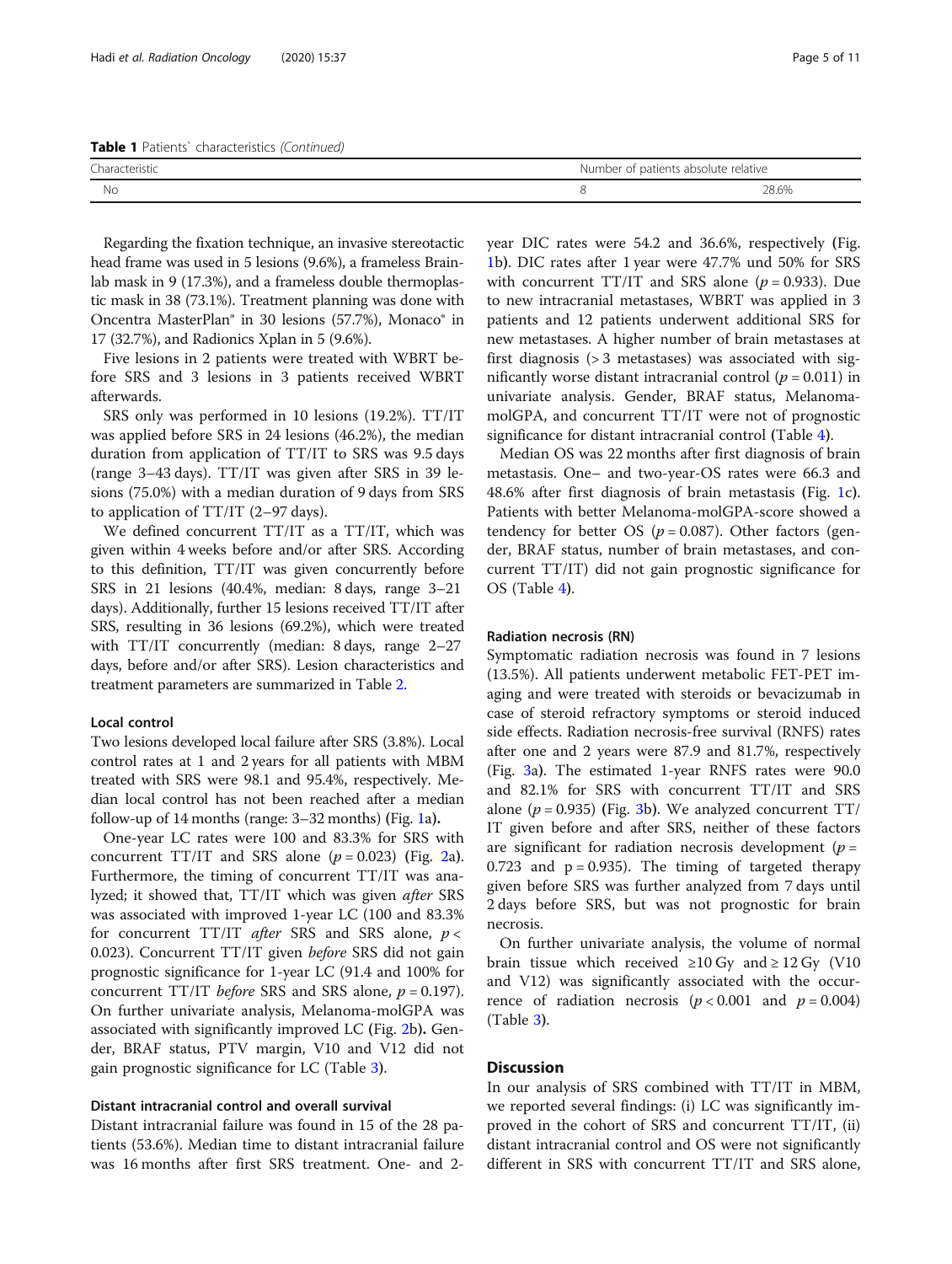<span id="page-5-0"></span>

| Parameter                                                           | Number of lesions absolute relative |       |  |
|---------------------------------------------------------------------|-------------------------------------|-------|--|
| Number of lesions with follow up $\geq$ 3 months                    | 52                                  | 100%  |  |
| Location of metastasis                                              |                                     |       |  |
| Left                                                                | 26                                  | 50.0% |  |
| Right                                                               | 25                                  | 48.1% |  |
| Midline                                                             | $\mathbf{1}$                        | 1.9%  |  |
| Frontal                                                             | 19                                  | 36.5% |  |
| Parietal                                                            | 6                                   | 11.5% |  |
| Temporal                                                            | 8                                   | 15.4% |  |
| Occipital                                                           | 6                                   | 11.5% |  |
| Frontotemporal                                                      | 1                                   | 1.9%  |  |
| Temporoparietal                                                     | $\mathbf{1}$                        | 1.9%  |  |
| Parietooccipital                                                    | 1                                   | 1.9%  |  |
| Cerebellum                                                          | 3                                   | 5.8%  |  |
| Others (basal ganglia, insular cortex, parahippocampal, parafalcin) | $\overline{\mathcal{I}}$            | 13.5% |  |
| GTV to PTV margin (mm)                                              |                                     |       |  |
| 2mm                                                                 | 24                                  | 46.2% |  |
| 3mm                                                                 | 28                                  | 53.8% |  |
| Prescribed dose (Gy)                                                |                                     |       |  |
| 15                                                                  | $\mathbf{1}$                        | 1.9%  |  |
| 17                                                                  | $\overline{2}$                      | 3.8%  |  |
| 18                                                                  | 17                                  | 32.7% |  |
| 20                                                                  | 30                                  | 57.7% |  |
| 24                                                                  | $\overline{2}$                      | 3.8%  |  |
| Prescribed isodose (%)                                              |                                     |       |  |
| 70                                                                  | $\mathbf{1}$                        | 1.9%  |  |
| 80                                                                  | 51                                  | 98.1% |  |
| Treatment planning software                                         |                                     |       |  |
| Oncentra Masterplan                                                 | 30                                  | 57.7% |  |
| Monaco                                                              | 17                                  | 32.7% |  |
| Radionics                                                           | 5                                   | 9.6%  |  |
| Fixation technique                                                  |                                     |       |  |
| Frameless Brainlab mask                                             | 9                                   | 17.3% |  |
| Frameless double thermoplastic mask                                 | 38                                  | 73.1% |  |
| Invasive fixed head frame                                           | 5                                   | 9.6%  |  |
| Targeted/immunotherapy (TT/IT)                                      |                                     |       |  |
| <b>BRAFi</b>                                                        | 5                                   | 9.6%  |  |
| MEKi                                                                | $\mathbf{1}$                        | 1.9%  |  |
| Anti-CTLA-4                                                         | $\overline{4}$                      | 7.7%  |  |
| Anti-PD1                                                            | 14                                  | 26.9% |  |
| BRAFi+MEKi                                                          | 6                                   | 11.5% |  |
| Anti-PD1 + Anti-CTLA-4                                              | 10                                  | 19.2% |  |
| Triple combination                                                  | $\overline{2}$                      | 3.8%  |  |
| none                                                                | 10                                  | 19.2% |  |
| Application of TT/IT                                                |                                     |       |  |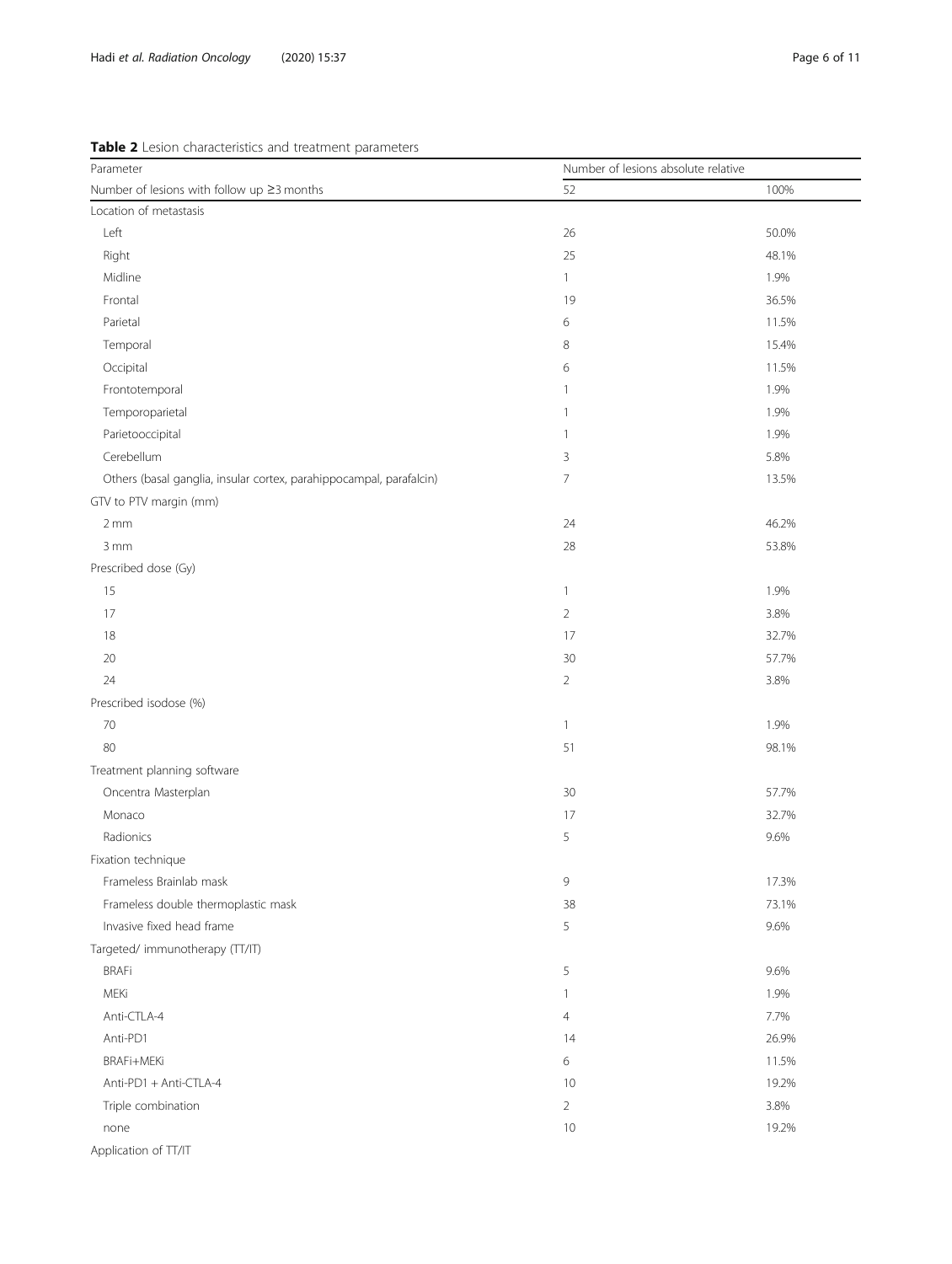| Parameter                                                | Number of lesions absolute relative |       |
|----------------------------------------------------------|-------------------------------------|-------|
| Number of lesions with follow up $\geq$ 3 months         | 52                                  | 100%  |
| Before SRS (median: 9.5 days, range: 3-43 days)          | 24                                  | 46.2% |
| Concurrent before SRS (median: 8 days, range: 3-21 days) | 21                                  | 40.4% |
| After SRS (median: 9 days, range: 2-97 days)             | 39                                  | 75.0% |
| Concurrent after SRS (median: 8 days, range: 2-27 days)  | 15                                  | 28.8% |
| Concurrent (4 weeks before or 4 weeks after SRS)         | 36                                  | 69.2% |

<span id="page-6-0"></span>**Table 2** Lesion characteristics and treatment parameters (Continued)

(iii) radiation necrosis rate was not significantly different in the two groups.

We reported an excellent 1-year local control rate of 98.1% and local failure has been found in only two lesions. TT/IT concurrent with SRS revealed a statistically significant better LC than non-concurrent TT/IT /SRS alone (one-year LC 100% versus 83%;  $p = 0.023$ ). This finding is in accordance with preceding studies, which showed a statistically significant difference in LC favoring concurrent therapy [[17](#page-10-0)–[19](#page-10-0)]. Our analysis also confirmed that Melanoma-molGPA, which incorporated BRAF mutation status into its calculation, is a prognostic factor for LC. Similar results have been shown in previous studies [\[12,](#page-10-0) [20\]](#page-10-0).

After the diagnosis of brain metastases, our cohort showed 1-year OS rates of 66.3% in both groups, which is in accordance with other analyses [[17,](#page-10-0) [21](#page-10-0)–[23](#page-10-0)]. A significant OS difference, with OS improvement in SRS and concurrent TT/IT has been described in other analyses [[5,](#page-9-0) [17,](#page-10-0) [19](#page-10-0), [20](#page-10-0), [24](#page-10-0)]. Our analysis showed a one-year-OS rate of 68.2% in the group concurrent TT/IT and SRS and of 50% in the sequential TT/IT /SRS alone group. However, we could not find a significant difference in OS between these two groups, probably because of the small numbers of patients in our analysis.

We found 1- and 2-year distant intracranial control rates of 54.4 and 36.6%, which were comparable to and slightly better than other reports [\[25\]](#page-10-0). However, we were not able to show a significant difference in DIC between the sequential TT/IT /SRS alone group and the concurrent TT/IT group assumably because 4 patients (14.3%)

received WBRT in addition to SRS and due to the limited number of patients included in our analysis.

Regarding the treatment sequencing, previous studies suggested that TT/IT should be administered within 4 weeks of SRS, as this was associated with better intracranial control and survival compared to SRS alone or nonconcurrent  $TT/IT$  [[5](#page-9-0), [26\]](#page-10-0). In an analysis from Minniti et al., nivolumab or ipilimumab were administered with a median interval of 3 days from SRS [\[27\]](#page-10-0). This study showed that a concurrent SRS with nivolumab or ipilimumab had a meaningful intracranial activity, with an 1-year intracranial PFS rate of 42% with nivolumab and of 17% with ipilimumab. Minniti et al. also reported that, a subset of patients (15%) developed a symptomatic radiation necrosis. With a median follow up of 14 months, symptomatic RN was found in 7 patients (13.5%) in our cohort. This RN rate is comparable with the aforementioned study. There were no significant differences regarding RN rate between the SRS alone/sequential TT/ IT group and the SRS with concurrent TT/IT group in our analysis. RNFS in patients treated with SRS with concurrent TT/IT was comparable to an historically reported rate of RNFS in SRS alone cohorts [[28](#page-10-0), [29](#page-10-0)]. Kohutek et al. reported an actuarial incidence of radiation necrosis of 17.2% at 12 months after SRS alone [[28\]](#page-10-0) and Minniti et al. reported that brain necrosis occurred in 24% of treated lesions after SRS alone [\[29](#page-10-0)]. Nevertheless, it is worth mentioning, that a wider PTV margin (2–3 mm) was applied in our SRS cohort. There was no statistical significant difference regarding brain necrosis between a 2 mm and a 3 mm margin in our

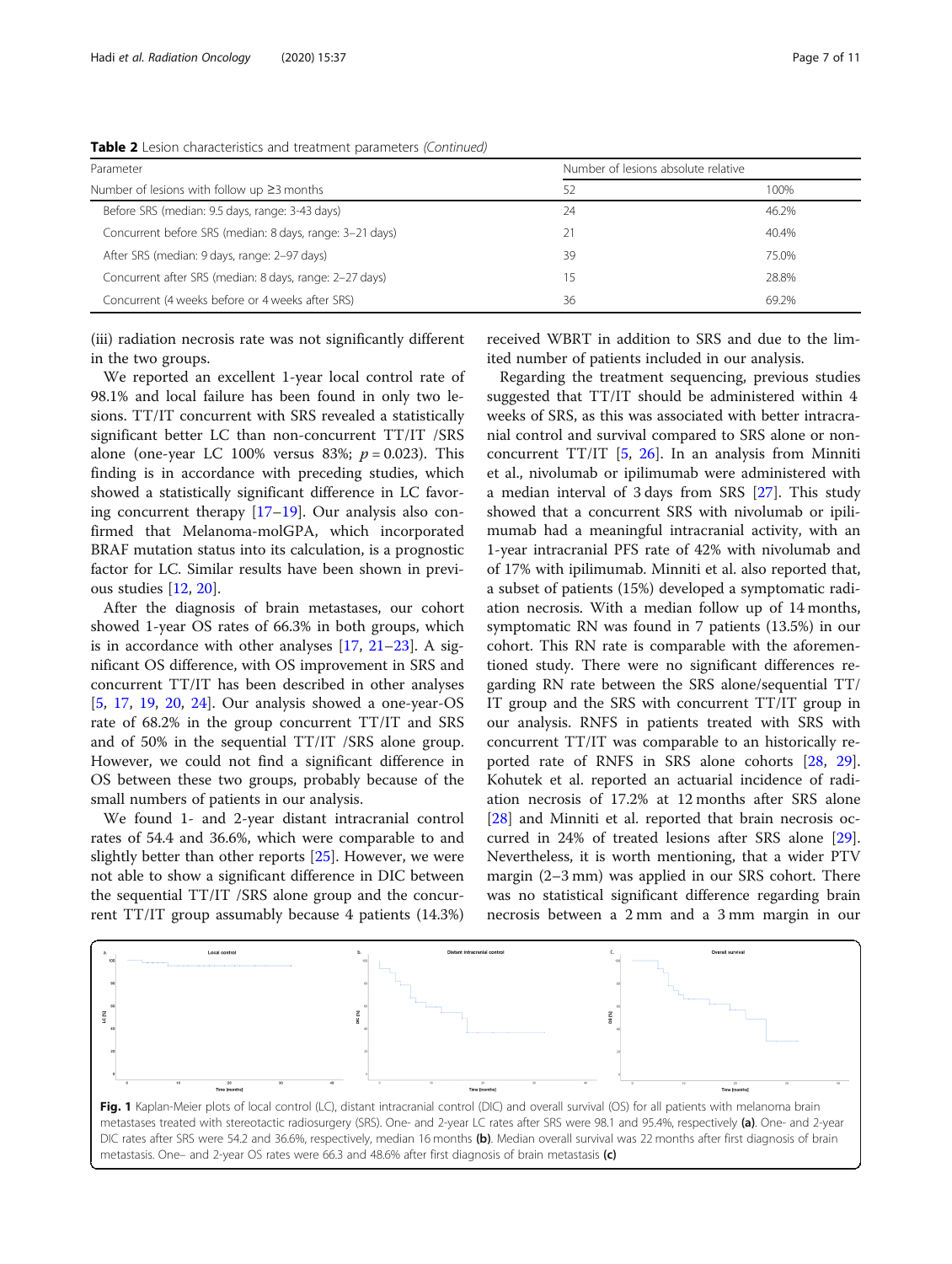<span id="page-7-0"></span>

IT) and SRS alone were 100 and 83.3% ( $p = 0.023$ ) (a). Melanoma-molGPA as another prognostic factor was also associated with improved LC  $(p < 0.001)$  (b)

Table 3 Univariate analyses of local control (LC) and radiation necrosis-free survival (RNFS) of the 52 lesions

| Variable                       | Lesions (n)  | 1 yr-LC (%)         | $p$ -value | 1 yr-RNFS (%) | $p$ -value |
|--------------------------------|--------------|---------------------|------------|---------------|------------|
| Gender                         |              |                     |            |               |            |
| Male                           | 33           | 95.7                |            | 84.3          |            |
| Female                         | 19           | 94.7                | 0.688      | 94.4          | 0.165      |
| PTV margin                     |              |                     |            |               |            |
| 2mm                            | 24           | 100                 |            | 86.3          |            |
| 3mm                            | 28           | 90.8                | 0.688      | 90.0          | 0.407      |
| Targeted/immunotherapy (TT/IT) |              |                     |            |               |            |
| Concurrent                     | 36           | 100                 |            | 90.0          |            |
| No/ sequential                 | 16           | 83.3                | 0.023      | 82.1          | 0.935      |
| Concurrent TT/IT before SRS    |              |                     |            |               |            |
| Yes                            | 21           | 91.4                |            | 78.3          |            |
| No                             | 31           | 100                 | 0.197      | 86.9          | 0.723      |
| Concurrent TT/IT after SRS     |              |                     |            |               |            |
| Yes                            | 36           | 100                 |            | 90.0          |            |
| No                             | 16           | 83.3                | 0.023      | 82.1          | 0.935      |
| <b>BRAF</b>                    |              |                     |            |               |            |
| BRAF wild type                 | 27           | 91.5                |            | 91.6          |            |
| <b>BRAF</b> mutation           | 25           | 100                 | 0.189      | 81.9          | 0.151      |
| Melanoma-molGPA                |              |                     |            |               |            |
| $0.5 - 1.0$                    | $\mathbf{3}$ | $\mathsf{O}\xspace$ |            | 50.0          |            |
| $1.5 - 2.0$                    | 27           | 100                 |            | 90.9          |            |
| $2.5 - 3.0$                    | 16           | 100                 |            | 91.7          |            |
| $3.5 - 4.0$                    | 6            | 100                 | < 0.001    | 83.3          | 0.147      |
| V10                            |              |                     |            |               |            |
| $\leq$ 12 ccm                  | 40           | 94.6                |            | 94.4          |            |
| $> 12$ ccm                     | 12           | 100                 | 0.55       | 37.0          | < 0.001    |
| V12                            |              |                     |            |               |            |
| $\leq$ 10 ccm                  | $41\,$       | 94.8                |            | 91.7          |            |
| $> 10$ ccm                     | 11           | 100                 | 0.587      | 70.0          | 0.004      |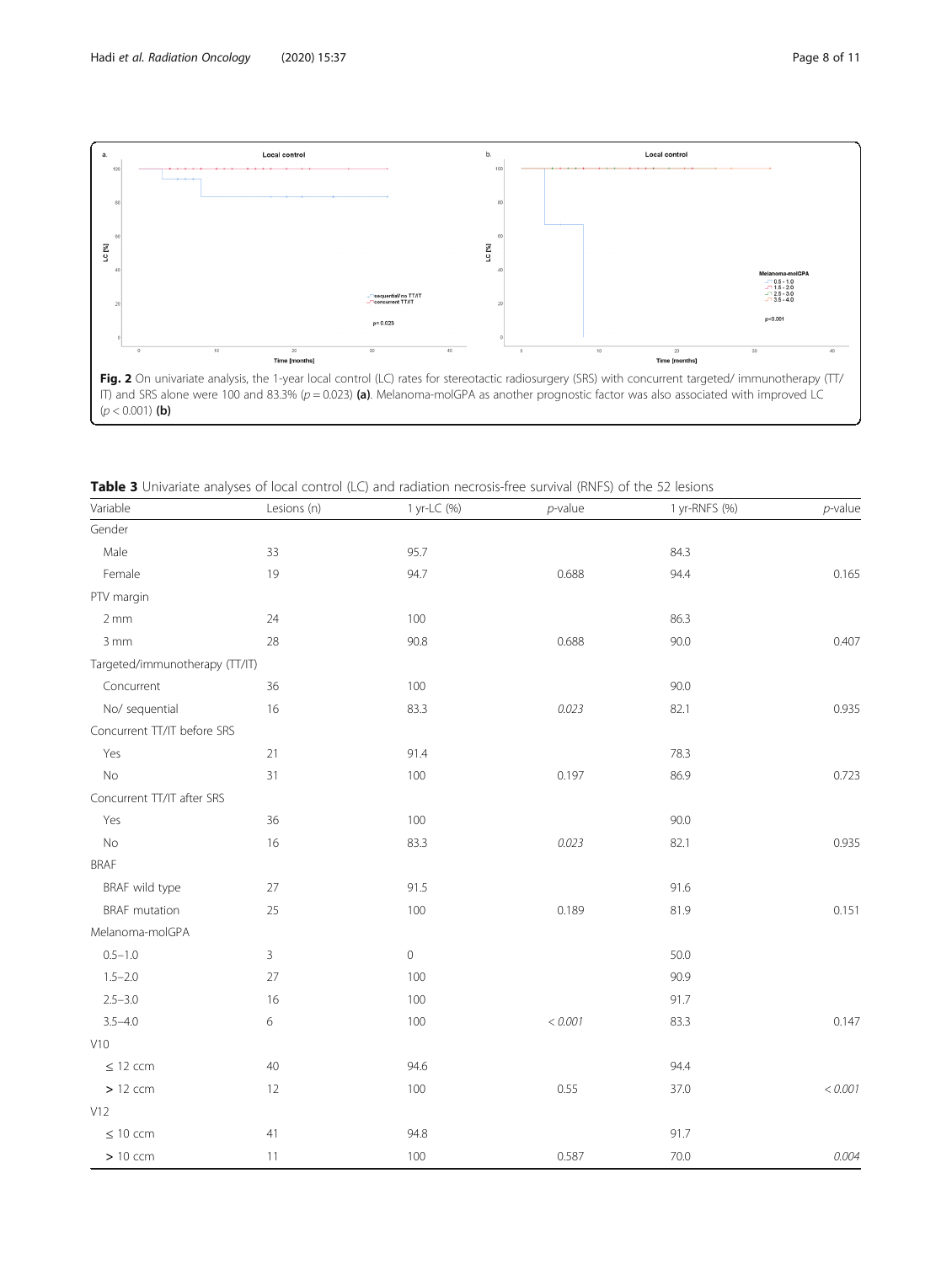<span id="page-8-0"></span>Table 4 Univariate analyses of distant intracranial control (DIC) and overall survival (OS) of the 28 patients

| Variable                   | Patients $(n=)$ | 1 yr-DIC (%)   | $p$ -value | 1 yr-OS (%) | $p$ -value |
|----------------------------|-----------------|----------------|------------|-------------|------------|
| Gender                     |                 |                |            |             |            |
| Male                       | 17              | 49.2           |            | 61.2        |            |
| Female                     | 11              | 60.6           | 0.216      | 72.7        | 0.426      |
| <b>BRAF</b> status         |                 |                |            |             |            |
| BRAF V600-E-Mutation       | 14              | 40.1           |            | 63.5        |            |
| No BRAF V600-E-Mutation    | 14              | 54.4           | 0.297      | 69.6        | 0.382      |
| Melanoma-molGPA            |                 |                |            |             |            |
| $0.5 - 1.0$                | 2               | 50.0           |            | 0           |            |
| $1.5 - 2.0$                | 11              | 32.7           |            | 14.5        |            |
| $2.5 - 3.0$                | 11              | 49.7           |            | 53.0        |            |
| $3.5 - 4.0$                | $\overline{4}$  | 50.0           | 0.535      | 75.0        | 0.087      |
| Number of brain metastases |                 |                |            |             |            |
|                            | 12              | 47.6           |            | 72.7        |            |
| $\overline{2}$             | $\overline{7}$  | 53.6           |            | 57.1        |            |
| 3                          | 6               | 62.5           |            | 50.0        |            |
| > 3                        | 3               | $\circledcirc$ | 0.011      | 0           | 0.629      |
| Targeted/immunotherapy     |                 |                |            |             |            |
| Concurrent                 | 19              | 47.7           |            | 64.8        |            |
| No/ sequential             | 9               | 50.0           | 0.933      | 55.6        | 0.233      |

analysis. However, Kirkpatrick et al. revealed that radiation necrosis was more frequently seen in the 3-mm arm instead of the 1-mm arm with a low rate of local recurrence in both arms [\[30\]](#page-10-0). Therefore, we adopted the 1-mm expansion of the PTV for SRS at our institution after 2017.

We were not able to detect differences in RNFS between SRS with concurrent BRAFi/MEKi and other immunotherapies such as pembrolizumab or nivolumab due to the small number of patients and the heterogeneity of systemic therapies. However, an international multicenter retrospective study did report that the incidence of RN was significantly higher in patients treated with SRS and concurrent BRAFi/MEKi than in patients who underwent SRS and other concurrent immunotherapies [[31\]](#page-10-0).

Even though the risk of RN after concurrent therapy is similar to that observed with SRS alone, still the possibility of developing RN is higher than treating asymptomatic MBM with TT/IT alone. Therefore, it raises important questions about the optimal treatment strategy and sequencing. As the management paradigm of MBM is rapidly changing, preceding studies had analyzed the use of systemic therapy alone as an initial

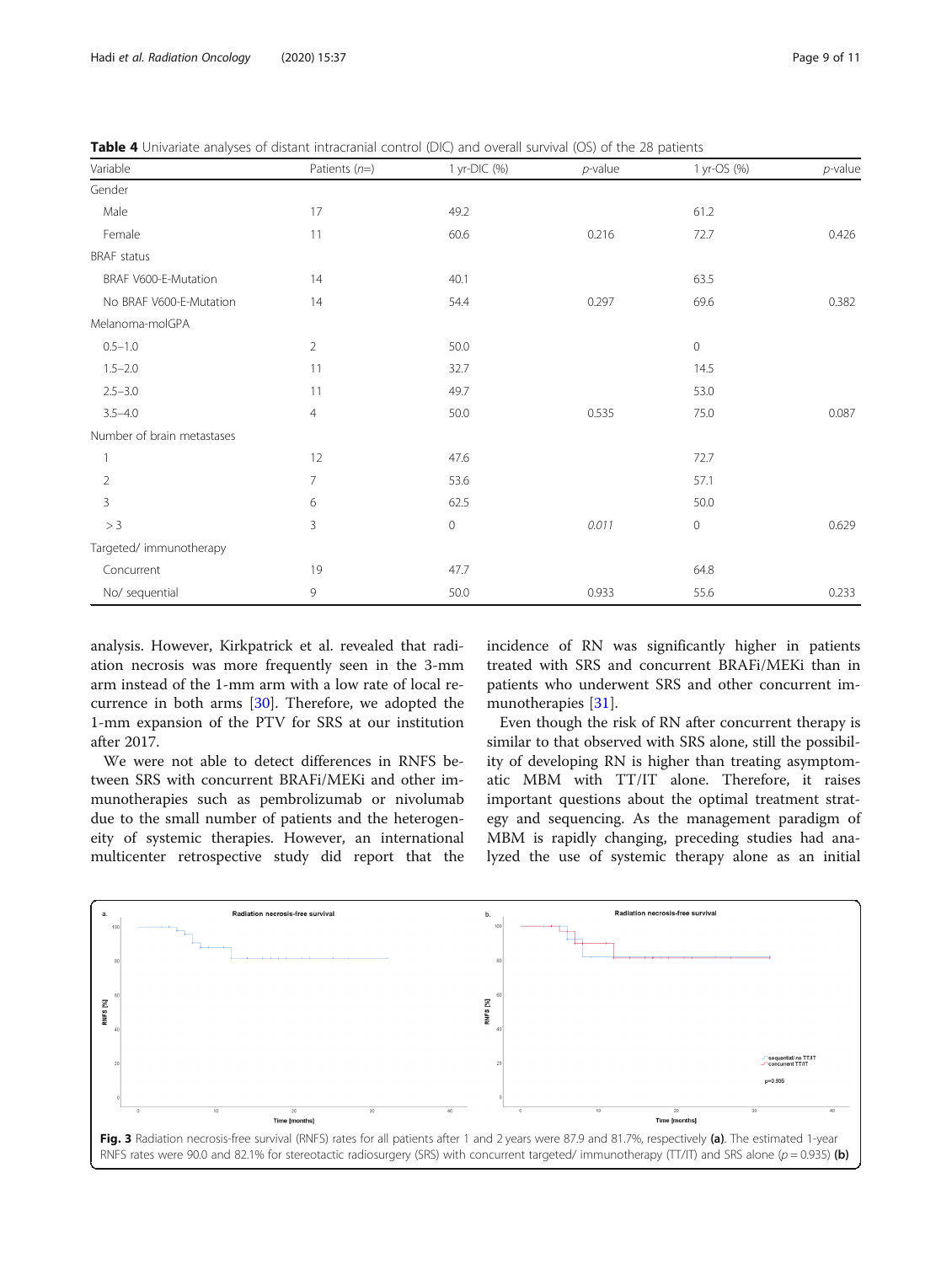<span id="page-9-0"></span>approach for asymptomatic brain metastases. An open label phase 2 trial reported that ipilimumab showed intracranial activity in some patients with MBM, particularly if metastases were small and asymptomatic. The CNS disease control rate was 10–25% and the CNS objective response rate was 5–16%. The median duration of intracranial PFS of the brain with ipilimumab alone was 1.2–1.9 months [\[32\]](#page-10-0). Another phase 2 multicenter randomized phase 2 study investigated the combination of nivolumab and ipilimumab or nivolumab alone in MBM. The combination of nivolumab and ipilimumab showed a better intracranial response than nivolumab alone in patients with asymptomatic MBM (46 and 20%). Median duration of intracranial PFS was not reached in the nivolumab and ipilimumab combination arm and 2.5 months in the nivolumab alone arm [\[33](#page-10-0)]. COMBI-MB, an open label multicenter phase 2 trial, analyzed dabrafenib and trametinib in patients with MBM and BRAFV600 –mutation. Patients with BRAFV600E-positive, asymptomatic melanoma brain metastases, no previous local brain therapy, and good performance status (ECOG 0 or 1) had an intracranial response rate of 58% and a response duration of 6.5 months [\[8](#page-10-0)]. These studies showed that TT/IT alone had an effective intracranial activity in patients with MBM. Therefore, it is suggested, that TT/IT alone should be considered as first line therapy in patients with asymptomatic MBM and SRS should be performed in case of progression and symptomatic MBM. This approach might require closer patients' follow up and more frequent brain MRI. Nevertheless, since TT/IT alone had overall a short duration of intracranial response and as larger tumor volume is a significant predictor for local control after SRS, postponing SRS might compromise the excellent local control rates of SRS [\[34\]](#page-10-0). Besides, the risk of RN also increases with the increasing tumor volume and with the consequently rising PTV, V10 and V12 volume [[28,](#page-10-0) [29](#page-10-0)]. The latest study reported that multiple brain metastases (up to 10 metastases and maximum diameter of 2.5 cm) could be treated in single fraction SRS, which offered an option not just to defer WBRT but also to start TT/IT expeditiously in patients with metastatic melanoma [\[35,](#page-10-0) [36](#page-10-0)].

The limitation of our study is its retrospective characters with small numbers of patients including a heterogeneous patient population. Furthermore, toxicity and follow up data are retrospectively collected from chart review, which limits toxicity analysis. These results warrant prospective evaluation of potential synergistic effects and proper timing between TT/IT with SRS to improve outcomes in patients with MBMs.

#### Conclusion

SRS with simultaneous TT/IT was well tolerated. The therapy combination significantly improved LC with no

difference in radiation necrosis rate. However, prospective studies on SRS with simultaneous TT/IT are necessary to answer open questions of optimal timing and substances of TT/IT and SRS in combination.

#### Abbreviations

BM: Brain metastasis; CT: Computed tomography; DIC: Distant intracranial control; FET-PET: 18F-Fluoro-Ethyl-Tyrosinepositron-emission tomography; FFF: Flattening-filter-free; GPA: Graded prognostic assessment; KPS: Karnofsky performance score; LC: Local control; LINAC: Linear accelerator; MBM: Melanoma brain metastasis; MRI: Magnetic resonance imaging; OS: Overall survival; RECIST: Response evaluation criteria in solid tumors; RN: Radiation necrosis; RNFS: radiation necrosis-free survival; SRS: Stereotactic radiosurgery; TT/IT: Targeted/ immunotherapy; WBRT: Whole brain radiotherapy

#### Acknowledgements

Not applicable.

#### Authors' contributions

IH, MN, CB, SN design of the work. IH, OR, SN the acquisition, analysis. IH, OR, RB, JH, MN, CB, SN interpretation of data, have drafted the work or substantively revised it, have approved the submitted version, have agreed both to be personally accountable for the author's own contributions and to ensure that questions related to the accuracy or integrity of any part of the work.

#### Funding

Not applicable.

#### Availability of data and materials

The datasets used and analysed during the current study are available from the corresponding author on reasonable request.

#### Ethics approval and consent to participate

The institutional review board approved this analysis on 10th of February 2015 and all patients signed informed consent (UE nr. 128–14).

#### Consent for publication

Not applicable.

#### Competing interests

The authors declare that they have no competing interests.

#### Author details

<sup>1</sup> Department of Radiation Oncology, University Hospital, LMU Munich Munich, Germany. <sup>2</sup>German Cancer Consortium DKTK, Munich, Germany.

#### Received: 17 December 2019 Accepted: 4 February 2020 Published online: 14 February 2020

#### References

- Cagney DN, Martin AM, Catalano PJ, Redig AJ, Lin NU, Lee EQ, et al. Incidence and prognosis of patients with brain metastases at diagnosis of systemic malignancy: a population-based study. Neuro Oncol Oxford Univ Press. 2017;19:1511–21.
- 2. Sampson JH, Carter JH, Friedman AH, Seigler HF. Demographics, prognosis, and therapy in 702 patients with brain metastases from malignant melanoma. J Neurosurg. 2009;88:11–20.
- Glitza IC, Heimberger AB, Sulman EP, Davies MA. Prognostic factors for survival in melanoma patients with brain metastases. Brain Metastases Prim Tumors Epidemiol Biol Ther Melanoma Other Cancers. 2016;3:267– 97.
- 4. Chang EL, Wefel JS, Hess KR, Allen PK, Lang FF, Kornguth DG, et al. Neurocognition in patients with brain metastases treated with radiosurgery or radiosurgery plus whole-brain irradiation: a randomised controlled trial. Lancet Oncol. 2009;10:1037–44.
- 5. Qian JM, Yu JB, Kluger HM, Chiang VLS. Timing and type of immune checkpoint therapy affect the early radiographic response of melanoma